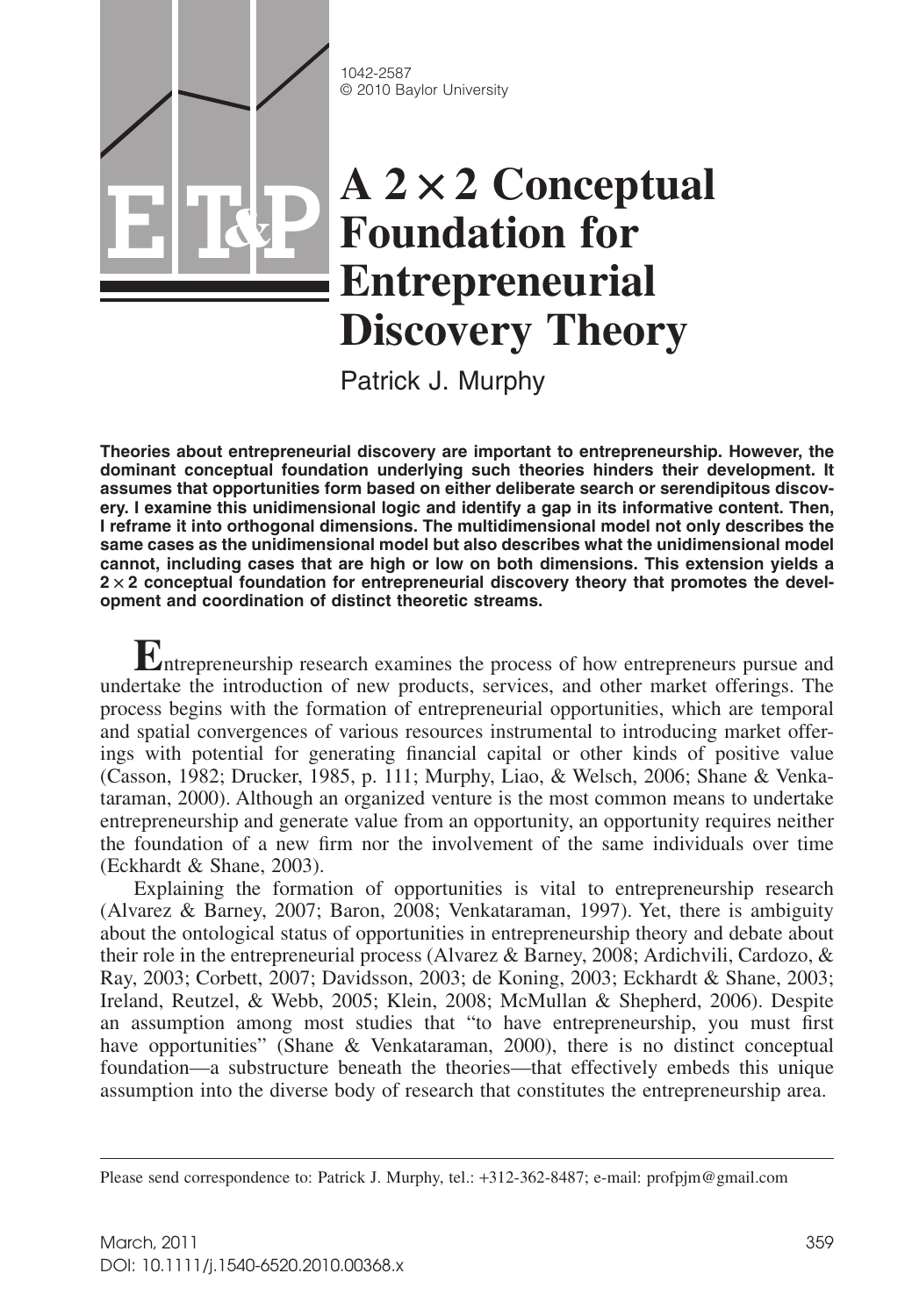Without a conceptual foundation, the findings of an area's theory-driven studies are hard-pressed to relate to one another (Sutton & Staw, 1995; Weick, 1999). Currently, most entrepreneurship theory relies on conceptual foundations from a mix of other areas, which does not promote a consistent literature that builds on itself. There have been multiple efforts to develop distinct entrepreneurship theory (Phan, 2004). Ireland et al. (2005) posit that the literature reflects two theoretic categories pertaining to the explanation of either opportunities (Shane & Venkataraman, 2000) or market entry (Lumpkin & Dess, 1996). Yet, the literature is more fractured than these two categories suggest. Within either category, incongruencies among assumptions about entrepreneurial discovery preclude results that refute or reinforce one another (de Koning, 2003; Gartner, 2001; Shane, 2000). Whereas a wider array of theoretic streams offers a rich outlook on entrepreneurial discovery, a stronger conceptual foundation would promote relatable narratives and implications and help fulfill the area's need for a more integrated framework (Companys  $\&$ McMullan, 2006).

In this paper, I introduce a conceptual foundation for entrepreneurial discovery theory. The principal contribution is a  $2 \times 2$  framework that goes beyond current assumptions with a shift from unidimensional to multidimensional logic. The shift promotes a more flexible and distinct conceptualization that extends the current dominant view and increases coordination of entrepreneurial discovery research across disparate theoretic streams.

# **The Paradigmatic Nature of Conceptual Foundations**

Established areas of research feature a tacit continuity across distinct lines of inquiry. The continuity derives from a conceptual foundation, which lends a holistic quality to a research area's different constructs and vocabularies based on a system of standards (Lakatos, 1970, p. 132). Its paradigmatic nature helps program an array of theories into a coherent mosaic. The coherence derives from a simple rubric of premises that gives an area a distinct character. Special issues of journals and editorials confirm that coherence and distinctiveness are wanting in the entrepreneurship area with repeated suggestions that a stronger paradigm would provide a needed contribution (Alvarez & Barney, 2008; Davidsson, Low, & Wright, 2001; Herron, Sapienza, & Smith-Cook, 1991; Ireland et al., 2005; Phan, 2004). A paradigm pertains to basic conceptualizations that are deeper and more subtle than espoused rules or operationalizations of variables (Kuhn, 1962, p. 46). Instead, like the relation between a mainstream and its tributaries, it subsumes multiple theoretic streams that evolve over time and are distinct from one another.

Let us define a conceptual foundation as an underlying set of general assumptions and basic premises about researched phenomena in a given domain. Because it is general, it supports multiple lines of inquiry but channels them away from what is extraneous. Its basic premises influence the kinds of research questions that studies attempt to answer. A conceptual foundation is distinct because it applies to one research area or a few related ones. It is different from a theory; it does not articulate variables as manifestations of constructs, specify boundary conditions, or hypothesize relations between variables. A theory intends to explain how, why, and under what conditions variables are interrelated. Empirical studies provide the means to assess a theory with data, which provide evidence of how well a theory explains variance in outcomes of interest (Bacharach, 1989; Colquitt & Zapata-Phelan, 2007; Popper, 1957, p. 35).

A conceptual foundation leads to classes of theories. It allows the results of different theory-driven studies to relate to each other meaningfully despite differences in how they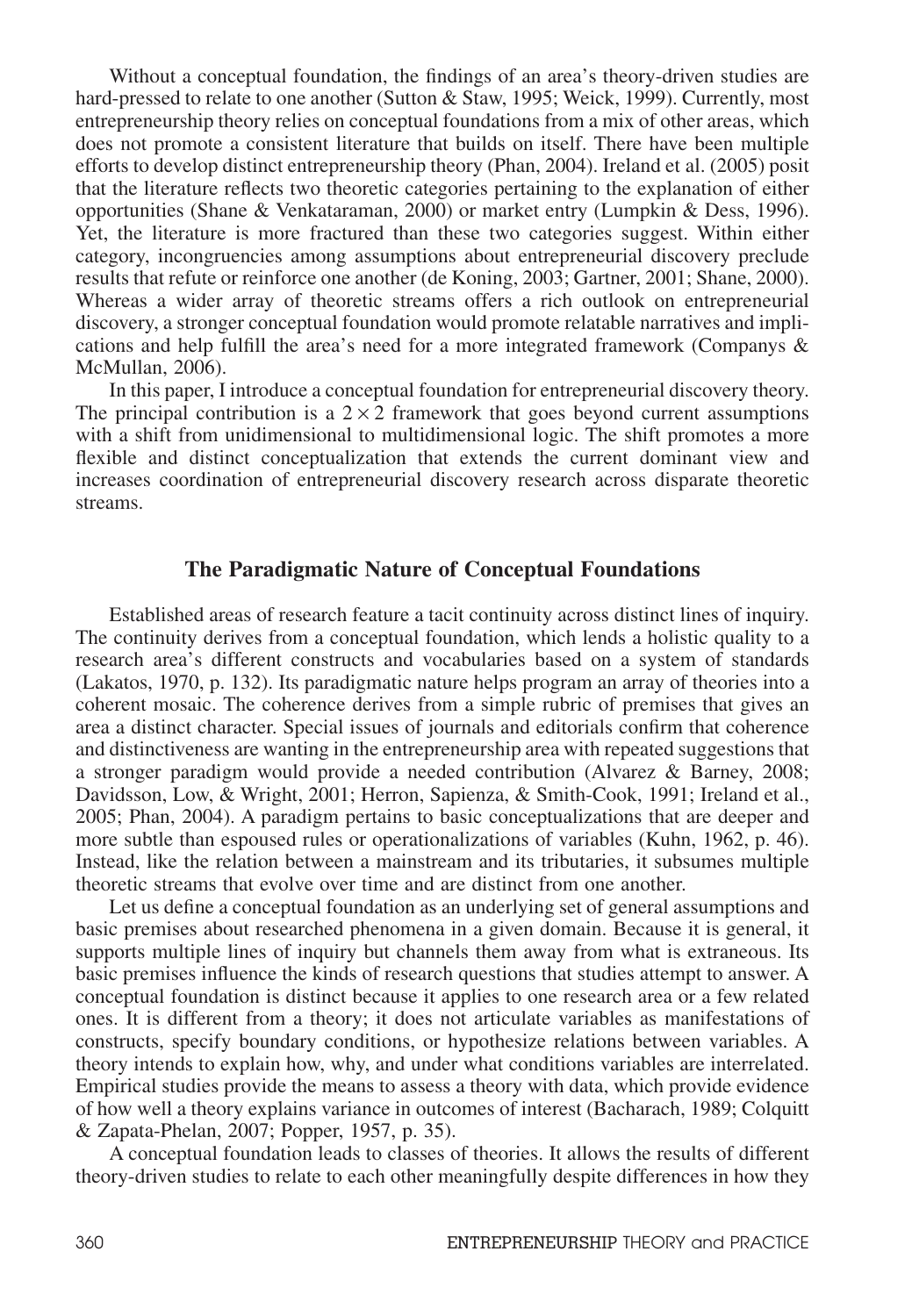explain outcomes. For example, in strategic management, the industrial organization (IO) is a conceptual foundation that has led to multiple theoretic streams. Its basic assumptions are that perfect competition—when long-term profits are just enough to cover investments—underlies firm performance and that the best firm performance derives from monopoly power and barriers to competition (Bain, 1951). Theories deriving from IO do not usually explicitly state these assumptions but, despite theoretic differences across studies, the IO promotes a tacit continuity. Whereas one theoretic stream may examine what can be done to limit competition (Porter, 1981), another stream examines what can be done to promote it (Jacobson, 1992). The resource-based view (RBV) also carries assumptions about markets and competition but emphasizes resources rather than product or service offerings (Wernerfelt, 1984). Specifically, it emphasizes the value of firm resource endowments that are heterogeneous and the leveraging of resources via diversification (rather than sales or rents). The RBV accounts for a robust line of inquiry emphasizing inimitable strategies and intangible resources as underpinnings of sustained competitive advantage (Barney, 1991). It is also distinct to strategic management and underlies a plurality of distinct streams in the area. As the RBV became more foundational in the 1990s, studies began to specify their theoretic arguments as "resource based" less frequently as its logic became assumed (Wernerfelt, 1995).

Theories in other areas of management research derive from different conceptual foundations. For example, the sociotechnical systems approach (Trist & Bamforth, 1951) emphasizes the interface of people and technology in organizations. Its assumptions and premises hold that internal production systems entail both social and technological elements. The social element pertains to the work structure that relates people to technology and to each other, whereas the technology element pertains to the equipment and operations that transform materials into products or services (Cummings, 1978; Emery & Trist, 1969). Operations management studies do not explicitly state these assumptions. Yet, different theoretic streams in the operations area concerned with internal matches between employees and technology (production, scheduling, information systems, service operations) have long derived from this conceptual foundation by emphasizing different variables and boundaries reflecting its assumptions (Johnston, 1999; Smith & Robey, 1973).

# **Entrepreneurship's Need for a Conceptual Foundation**

Entrepreneurship research is not lacking in theory, but the area does lack a distinct conceptual foundation. The application of theory is common practice, to be sure, but the literature reflects a discontinuous variety of assumptions rather than a few distinct ones (Davidsson et al., 2001; Ireland et al., 2005). The differing assumptions stem from a mix of conceptual foundations from areas such as neoclassical equilibrium, psychology, and Austrian economics (Shane, 2000) and schools such as the economic, cultural cognitive, and sociopolitical (Companys & McMullan, 2006). As such, entrepreneurship studies have been regarded as generating incommensurable results that are internally consistent but do not speak to each other (Bull & Willard, 1993). The activity of entrepreneurship scholars has been likened to the fable of blind men and an elephant (Gartner, 2001) and in terms of unrelated agendas (Curran & Blackburn, 2001). The area has been described as housing a hodgepodge of studies (Shane & Venkataraman, 2000) and too many unrelated unidisciplinary perspectives instead of fewer multidisciplinary ones (Herron et al., 1991).

Notwithstanding the rich, textured illustrations of entrepreneurship research, the area's lack of coherence is sometimes mistaken as a struggle for theoretic legitimacy (Phan, 2004). The legitimacy issue is symptomatic of the lack of a developed conceptual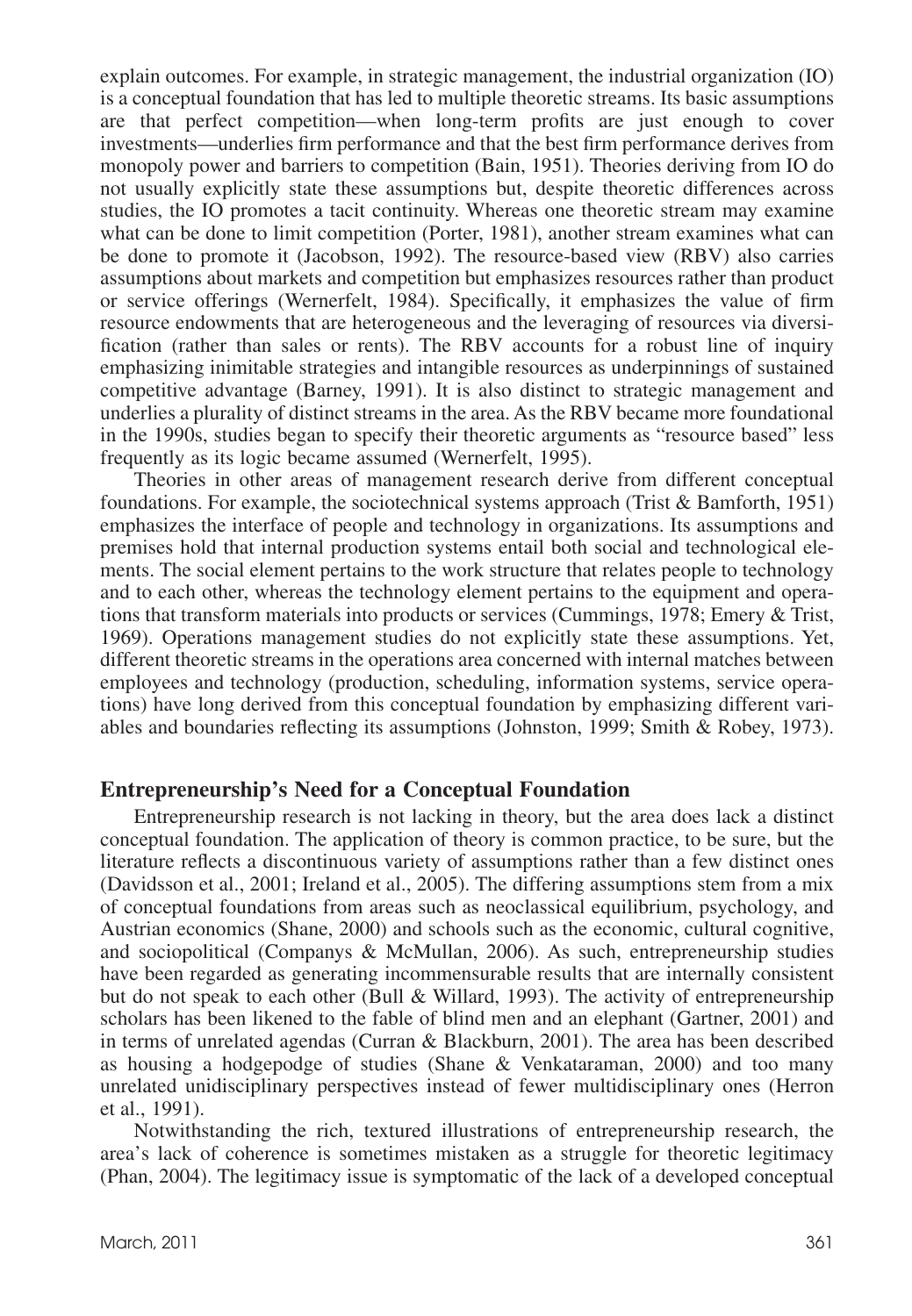foundation, not the lack of theory. The problem is that the different theoretic streams do not share some deeper assumptions about entrepreneurship. Instead, they carry differing assumptions from conceptualizations of nonentrepreneurial phenomena in other areas and schools. Therefore, the studies do not always relate to one another and can miss some of entrepreneurship's most interesting and unique elements (Shane, 2003, p. 262).

When research on entrepreneurial discovery imports theory directly from other areas, it runs the risk of contributing to a labyrinth of assumptions. As de Koning (2003) shows, the research on opportunities reflects sharp underlying differences in research questions and conceptual turns that lead to different findings about the same phenomenon. Whereas some examinations utilize concepts from psychology and emphasize individual cognitive schemata and creative insight (Gaglio, 1997; Long & McMullan, 1984), others derive from microeconomic conceptualizations of the distribution of information in markets (Kirzner, 1997; Shane, 2000). Other research explains opportunities by emphasizing who entrepreneurs are and what they do based on assumptions from person-situation interactionism as a conceptual foundation.

Person-situation interactionism assumes that individual behavior is a function of the interaction between personal characteristics and the nature of external environments (Lewin, 1935). The model has become an influential conceptual foundation in social psychology. Most contemporary research streams that examine human performance in context assume its premises, but rarely cite Lewin's model directly. Its assumptions also underlie some theory about how entrepreneurs make creative discoveries based on individual differences, types of environments, and the interaction between them (Baron, 2008; Gaglio, 1997). Yet, as its premises stem from nonentrepreneurship settings, they do not always apply to unique entrepreneurship elements such as opportunities, which strain person-centric approaches by entailing episodic knowledge that complements itself across individuals (Dimov, 2004; Eckhardt & Shane, 2003). Moreover, opportunities elude the levels of analysis germane to individuals and environments as they emerge privately from individuals, within firms, as well as publicly from market systems (Davidsson & Wiklund, 2001; Dew, Velamuri, & Venkataraman, 2004).

When it comes to opportunities, the assumptions of an area such as psychology are markedly different from those of sociology or economics, which leads each area to different kinds of questions (Herron et al., 1991). The resulting incommensurability impedes studies from informing one another despite the fact that they are examining the same phenomenon.

# **Conceptualizing Entrepreneurial Discovery**

Studies of entrepreneurial discovery that emphasize opportunities fall into streams of research that do not always coordinate with one another. The assumptions about opportunity formation that underlie these streams reflect competing mechanisms of either deliberation or serendipity as dominant entrepreneurial discovery modes (Alvarez & Barney, 2007; Gaglio & Katz, 2001). When it comes to theory building, this deliberate search versus serendipitous discovery dichotomy lends itself to the logic of a unidimensional continuum corresponding to the subjective and objective aspects of opportunities (Alsos & Kaikkonen, 2005). In what follows, I review this research, delineate its conceptual foundation, and propose an alternative framework.

One stream of research on opportunities emphasizes deliberate search as the primary mode of entrepreneurial discovery (Fiet, 2002). Shaver and Scott (1991) posited that entrepreneurs discover opportunities based on search tactics, information processing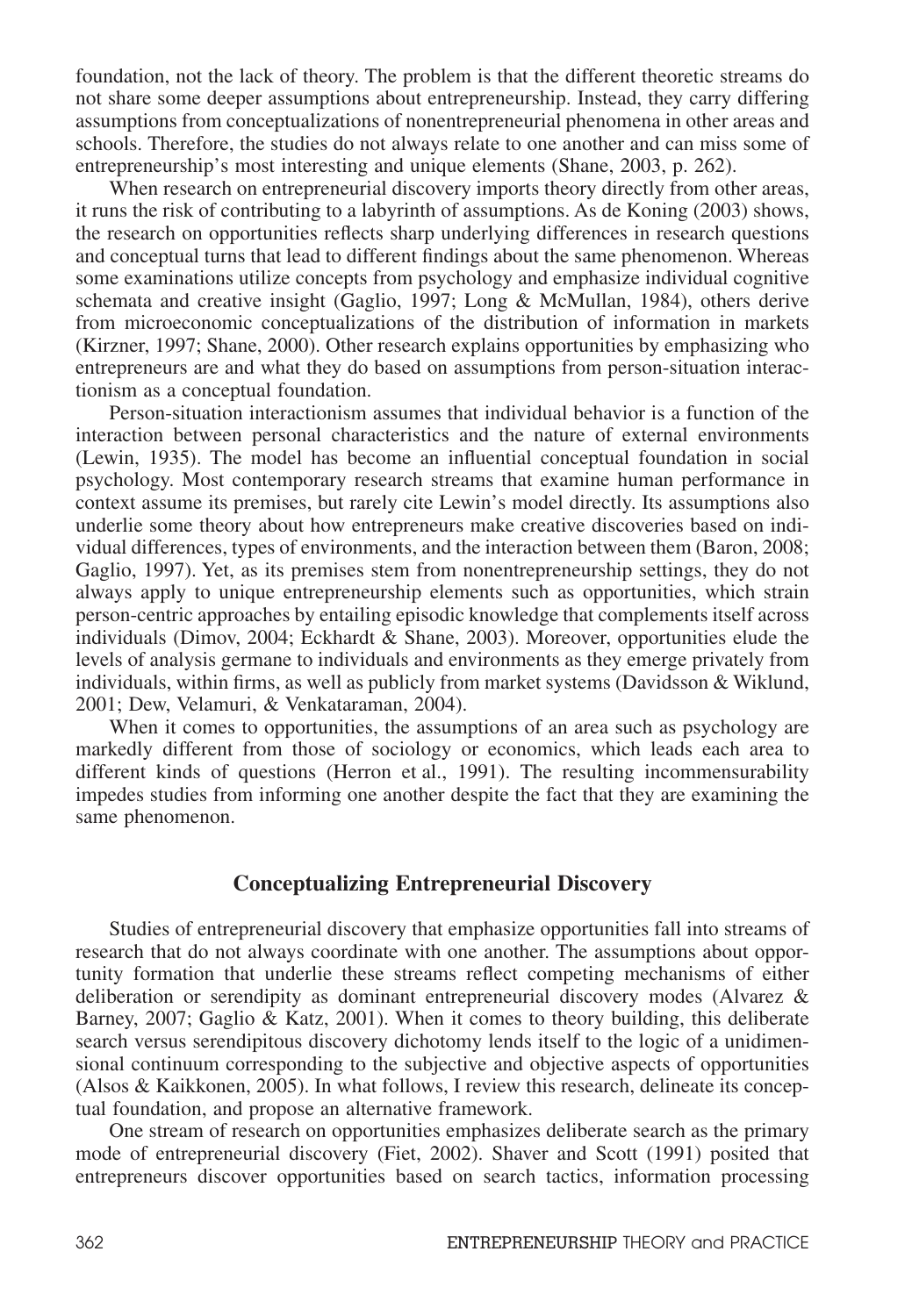abilities, and effective choices among detected opportunities. Kaish and Gilad (1991) showed that entrepreneurs search more than executive managers do and thus find more opportunities by deliberately scanning more potential ideas. Herron and Sapienza (1992) stressed the importance of motivation because deliberate search for an opportunity comes at the cost of innovation. Similarly, Stiglitz (1979) offered a logic of search costs whereby entrepreneurs continue to seek opportunities as long as desired outcomes outweigh the costs associated with seeking them. Fiet (2007) explained that not all entrepreneurs search for opportunities systematically, but those who do discover more of them. In the main, this research stream assumes that the deliberations and actions of entrepreneurs are critically important to the formation of opportunities.

Another line of inquiry posits that entrepreneurs make discoveries serendipitously and are surprised by the resultant opportunities (Shane, 2000). The approach holds that entrepreneurs tend to recognize opportunities in a market system based on possessed knowledge, which challenges notions of enduring person-centric characteristics as the primary elements of entrepreneurial discovery (Dimov, 2004). Whereas much searchbased research draws from psychology (Gaglio, 1997), this stream aligns more with the Austrian economic view that opportunities emerge from the market process and stochastic distributions of knowledge (Hayek, 1945). Possessing unique knowledge enables an entrepreneur to see opportunities that others cannot, even if those others are actively searching. Thus, differences in knowledge lead different entrepreneurs to discover different opportunities, and few entrepreneurs will discover any particular opportunity because the required knowledge is episodic (Murphy & Marvel, 2007). Using knowledge in this way makes alertness important for discovering opportunities when they emerge (Kirzner, 1973, p. 68). On these grounds, Kirzner (1997) explained that opportunities cannot be sought meaningfully. This line of inquiry largely assumes that entrepreneurs discover opportunities serendipitously and without the need to deliberately search for them.

Other research describes deliberate search and serendipitous discovery in combination. Long and McMullan (1984) explained that entrepreneurs identify opportunities in terms of both modes, which are influenced by a mix of uncontrolled (e.g., cultural, social) and controlled (e.g., preparation, lifestyle) factors. An opportunity is discovered with an initial serendipitous "aha" experience, which is followed by deliberate search for more information. Christensen, Madsen, and Peterson (1994) also described search-based and serendipitous discoveries among a confluence of factors in a process of opportunity recognition. Similarly, Lumpkin, Hills, and Shrader (2004) developed a model of opportunity recognition in which knowledge and experience lead to discoveries across stages of preparation, incubation, insight, evaluation, and elaboration, following Csikszentmihalyi's (1996) creative process. As in other models, the process begins with either deliberate search or serendipitous discovery.

Bhave (1994) incorporated deliberate search and serendipitous discovery into a model of externally stimulated versus internally stimulated opportunity development. The former mode begins with the decision to start a venture before discovering an opportunity to do so, and it involves deliberate activities of procuring, filtering, and elaborating external information prior to a serendipitous discovery. By contrast, internally stimulated opportunity development occurs when a serendipitous discovery precedes the decision to start a venture. In this case, sensemaking follows the serendipitous discovery and involves finding ways to develop the opportunity into a venture. The model illustrates that opportunities can derive from two different modes that begin with either deliberate search or serendipitous discovery. Each mode is internally consistent but the difference between them is ambiguous (Singh, 2000, p. 34).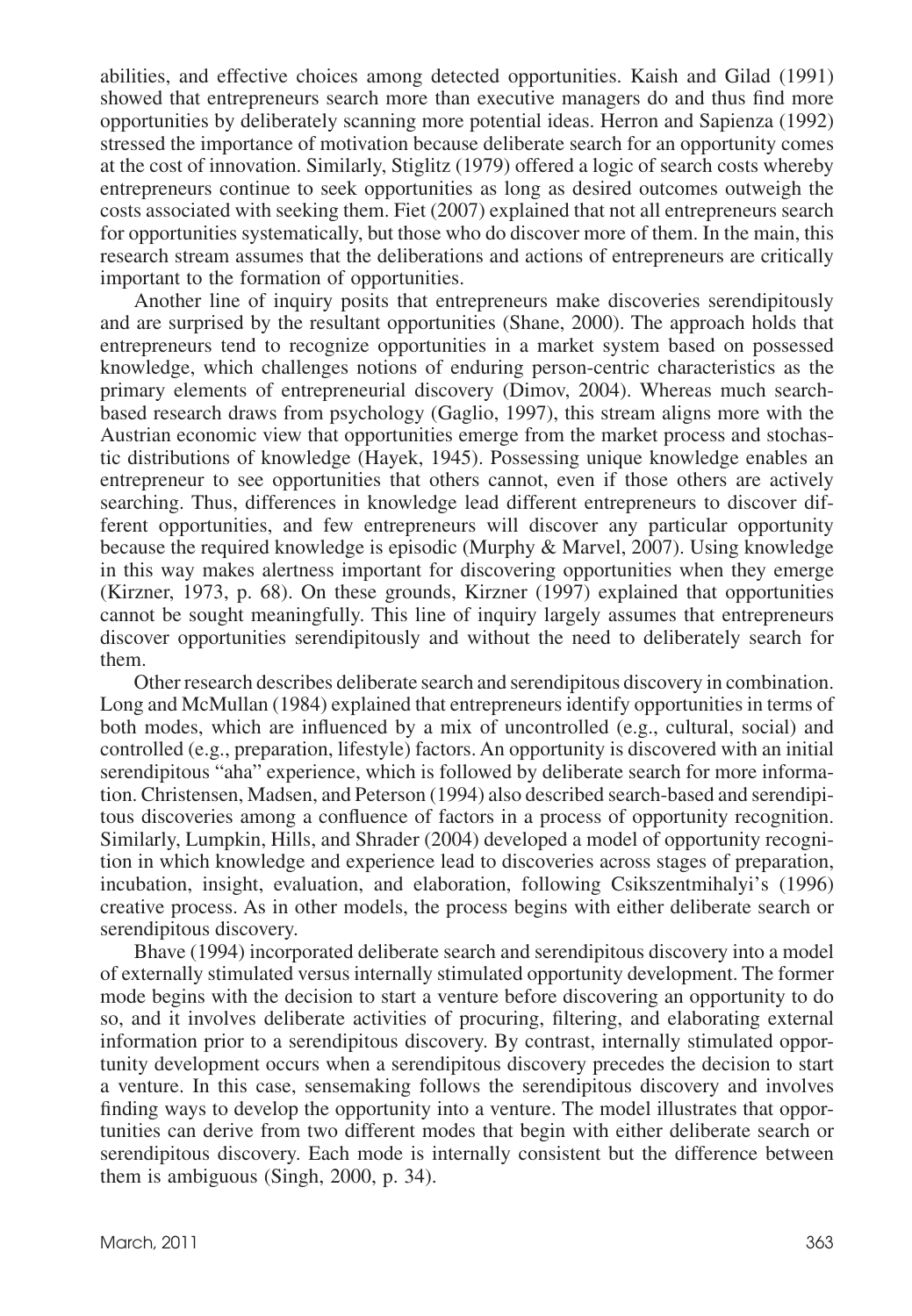Alvarez and Barney (2007) explained that opportunities form by either creation or discovery, which are two internally consistent but complementary modes. Their approach describes opportunities forming in a teleological setting where behaviors serving an entrepreneur's purpose are more likely to occur than behaviors that do not. The creation mode assumes that an opportunity is subjective and constructed socially, via deliberate action amid uncertainty, and does not exist independently of the entrepreneur. By contrast, the discovery mode assumes that opportunities are objective elements that emerge from changes in the environment and are "out there" whether multiple entrepreneurs discover them or not. The model thus describes two modes reflecting either the deliberateness of creation or the serendipity of discovery. However, the difference between the two modes is ambiguous because either mode can describe any instance of entrepreneurial discovery (Alvarez & Barney). Reducing this ambiguity requires a reconceptualization of these two theoretic perspectives on opportunities that deals with the disparity between them (Davidsson, 2003, p. 337).

## **The Nature of Opportunities**

To address the gap in the dominant conceptual foundation of entrepreneurial discovery theory, it is necessary to define opportunities in relation to their subjective and objective aspects (Alsos & Kaikkonen, 2005; McMullan & Shepherd, 2006). An opportunity entails the expansion of an entrepreneur's own knowledge based on learning about the external world (Corbett, 2007). Thus, entrepreneurial discovery theory must formally articulate a logical integration of internal conceptions and emergent external data (Gavetti & Levinthal, 2000). A three-part categorization rooted in classical pluralistic approaches to body-mind dualism (Popper, 1979, pp. 153–190) is germane to this articulation, and I use its ontology to characterize the nature of opportunities.

The first category consists of material objects. These elements include physical resources and other material things. They are autonomous because their existence is independent of any individual who perceives them. They are objective, to be sure, as multiple individuals can perceive or utilize them in similar ways. In entrepreneurship contexts, this category includes equipment, space, financial capital, and similar elements. The second category, by contrast, includes personal states of being such as affect, attitudes, or individual perceptions. The existence of these elements necessarily derives from an individual's own unique cognitive structures. These elements are not autonomous because their existence requires the attendance of mental processes. They are subjective because different individuals characterize them in different ways. In entrepreneurship contexts, this category refers to personal attitudes, emotions, and similar elements.

The elements of the first and second categories touch upon the realist (objective existence) and evolutionary realist (existence based on beliefs or social arrangements) ontologies, respectively. This categorization is explicit in theories about opportunities and the debate over whether they are discovered or created (Alvarez & Barney, 2007; Davidsson, 2003; McMullan & Shepherd, 2006). The two categories reflect assumptions about the serendipitous discovery of an opportunity that was already there versus deliberate creation of an opportunity via individual action. However, singly or in combination, these two categories are not adequate because opportunities reflect some aspects of both categories simultaneously.

The third category describes elements outside the boundaries of the first two categories. It includes languages, theories, developed technologies, published works, software programs, formulated arguments, systems of meaning, and similar items. What makes these elements different is that human thought and action create them but they yield emergent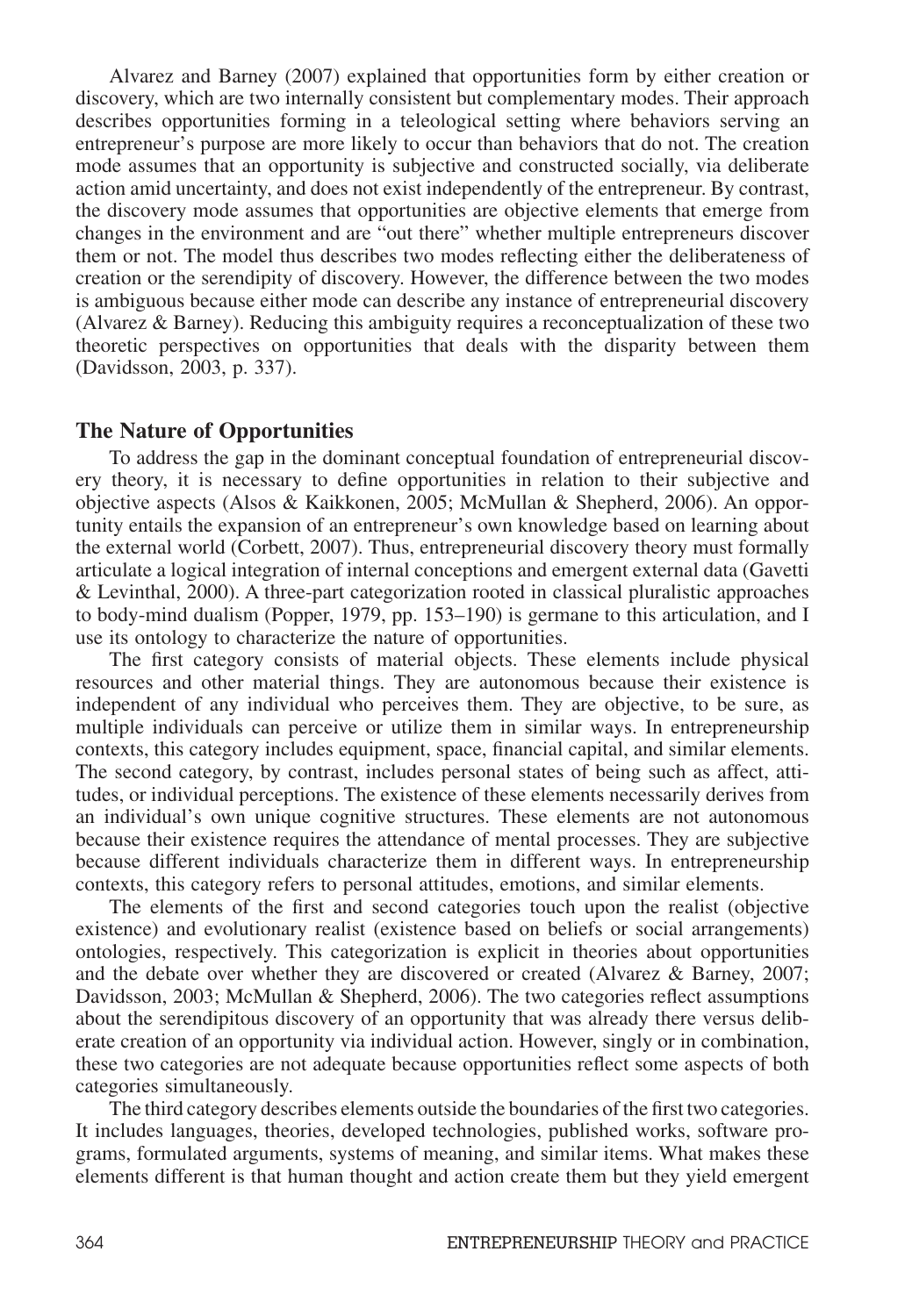outcomes that can be discovered. These elements have subjective aspects, unlike the elements of the first category. They also have objective aspects, unlike the elements of the second category. Individuals put these elements forth as rational constructions that affect the environment. Then, the same individuals as well as other individuals can utilize, criticize, or refute them, as their viability is unproven. Indeed, they may turn out to prove unviable. These holistic elements can also depose and relate to one another and their interactions and inefficiencies open the way for the formation of new elements yielding the same kind of autonomy.1 This characterization effectively defines opportunities*sui generis* (Murphy & Marvel, 2007). Its single underlying logic subsumes third-person and firstperson opportunities (McMullan & Shepherd, 2006). It promotes a distinct framework by shedding light on the nature of the opportunity construct (Companys & McMullan, 2006).

The trichotomy in this section illustrates why current research streams (Davidsson, 2003) and models from other content areas (Venkataraman, 1997) do not explain opportunities very well. Instead of emphasizing the third category, most studies tacitly assume that opportunities fit into either the first or the second category or they join those two categories with a forced trade-off. Shane (2008, pp. 69–70) explains that unidimensional approaches do not apply to opportunities because they form via serendipitous moments and deliberate searches. Davidsson (p. 337) similarly illustrates the ambiguousness inherent to examinations of objective versus subjective opportunities. The misapplication and ambiguity derive from the deficiencies of unidimensional logic, which treats deliberation and serendipity as two alternative modes of opportunity formation.

# **Moving Away from Unidimensional Logic**

A unidimensional approach oversimplifies the nature of opportunities because it assumes the functional equivalence of the two entrepreneurial discovery modes. Thus, moderate instances of opportunities fall conceptually along its middle range. These realistic middle-range opportunities frustrate the logic of a continuum because they admit the coincidence of deliberate search and serendipitous discovery just as clearly as they admit neither mode to be relevant. In other words, the continuum does not differentiate conceptually between cases that are high-high and cases that are low-low because both types of cases fall into the middle range. This ambiguity stunts theoretic development because, as Figure 1 depicts, it defies formal description.

The conceptual gap exists because deliberate search is not the opposite of serendipitous discovery. High deliberation does not equal low serendipity and high serendipity does not equal low deliberation. Even though the idea of deliberation entails purposeful creation and serendipity reflects accidental discovery, one mode's presence does not equate to the other's absence in entrepreneurial contexts. Many opportunities entail both modes. Therefore, an explanation is tenuous if it assumes categorical separation or mutual opposition. This shortcoming is epitomized in arguments that "entrepreneurs expect to be

<sup>1.</sup> Shane and Venkataraman (2000) also illustrate this logic with an example of the invention of the telephone as opening the way to ancillary discoveries. The natural number system offers a more specific delineation of the mechanism (Popper, 1979, p. 160). Although created subjectively by humankind, the natural number system has led to objective discoveries unintended by its creators (e.g., the concept of infinity, the sequence of prime numbers, the existence of twin primes). Moreover, unintended inefficiencies in the natural number system (e.g., not being able to solve certain equations) have led to new discoveries (e.g., imaginary or complex numbers). Alternatively, by wholly ignoring this distinct mechanism, contributions such as Klein (2008) cannot articulate the nature of opportunities in a formal way that subsumes both their subjective and objective aspects.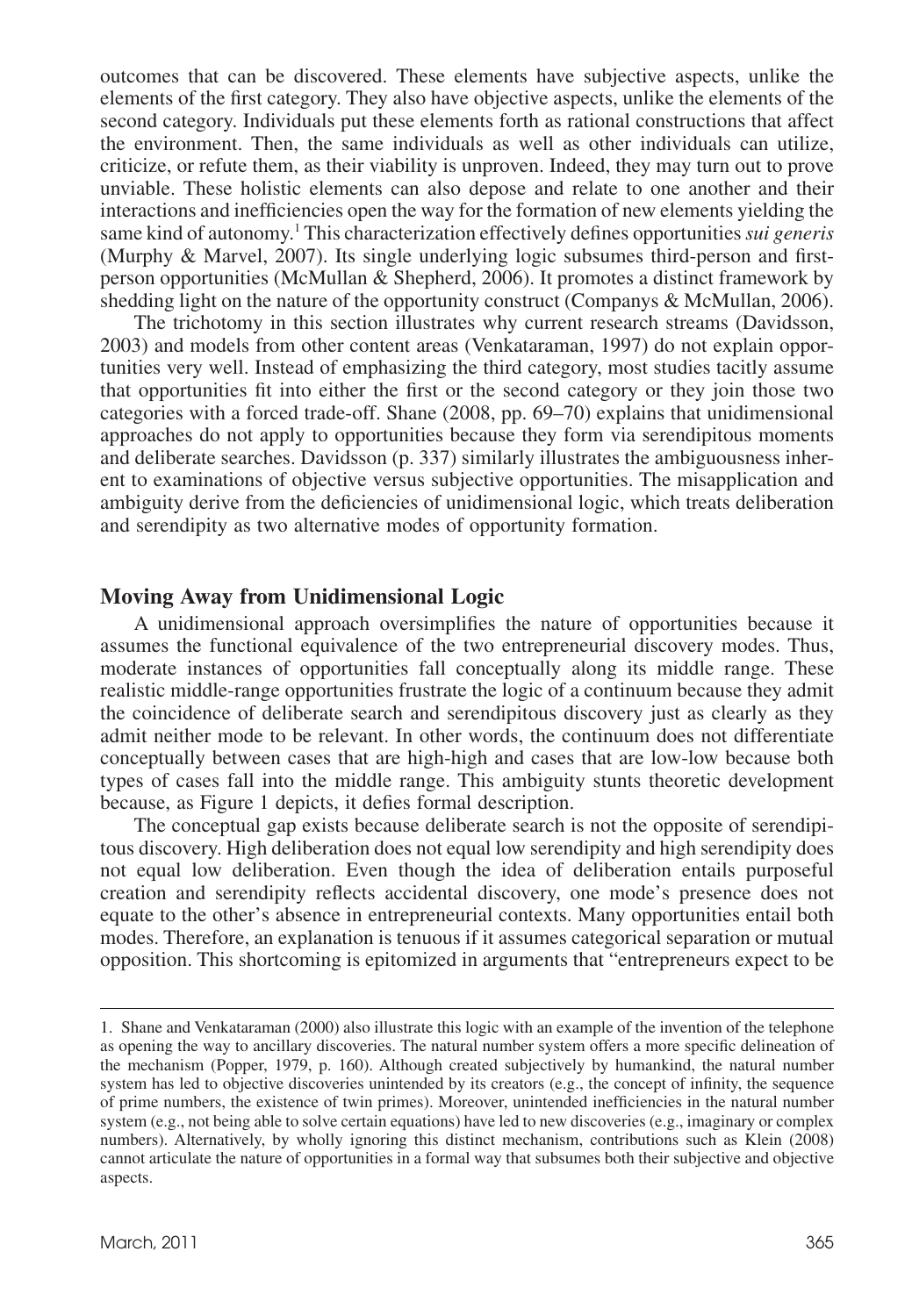### Figure 1

A Unidimensional Model of Entrepreneurial Discovery



surprised" (Kirzner, 1997) and "entrepreneurs construct second-order probability distributions because they know circumstances will change" (Yates, 2000). Such arguments implicate the ambiguity of the middle range, even though they refer to opportunities forming out of a covariation framework that allows deliberate search and serendipitous discovery to be high simultaneously.

Opportunities can entail high levels of deliberation and serendipity based on the emergence of new information during search activity. In other cases, opportunities can entail low levels of deliberation and serendipity, as in some family business contexts. Whereas the current unidimensional conceptual foundation does not distinguish effectively between such middle-range cases, a multidimensional one helps articulate the difference between them and promotes their integration into a framework.

# **A Multidimensional Model**

Figure 2 presents a framework of two orthogonal dimensions. The deliberation dimension reflects the degree to which purposeful activity, research, and inquest lead to the discovery of an opportunity. The serendipity dimension reflects the degree to which the opportunity's discovery is unanticipated and surprising. Covariation between the two dimensions yields four quadrants, which I refer to as eureka, deliberate search, legacy, and serendipitous discovery. The quadrants define formed opportunities as rational constructions of unproven viability, as presented above, whereas the two orthogonal dimensions define the entrepreneurial discovery mode that brings them about. In what follows, I discuss the  $2 \times 2$  framework as a conceptual foundation with reference to the coordination of theoretic streams.

### **Eureka (High Serendipity/High Deliberation)**

In entrepreneurial discovery contexts, high serendipity means that the formation of the opportunity is accidental and unanticipated. Yet, the unprogrammed nature of such a serendipitous event does not necessarily preclude deliberate action (including intense search activity) from contributing to its formation. Even when an exceptionally careful search leads to an opportunity, uncertainty around the process and outcome can remain high in turbulent environments. As such, the opportunity reflects joint aspects of luck and purpose whereas its future viability is unproven. Its prospects and potential may far exceed its discoverer's original expectations prior to the future performance of any venture based on it. Quadrant I represents this kind of opportunity, which I refer to as *eureka* to reflect its surprising scope and the level of deliberate activity that led to its formation.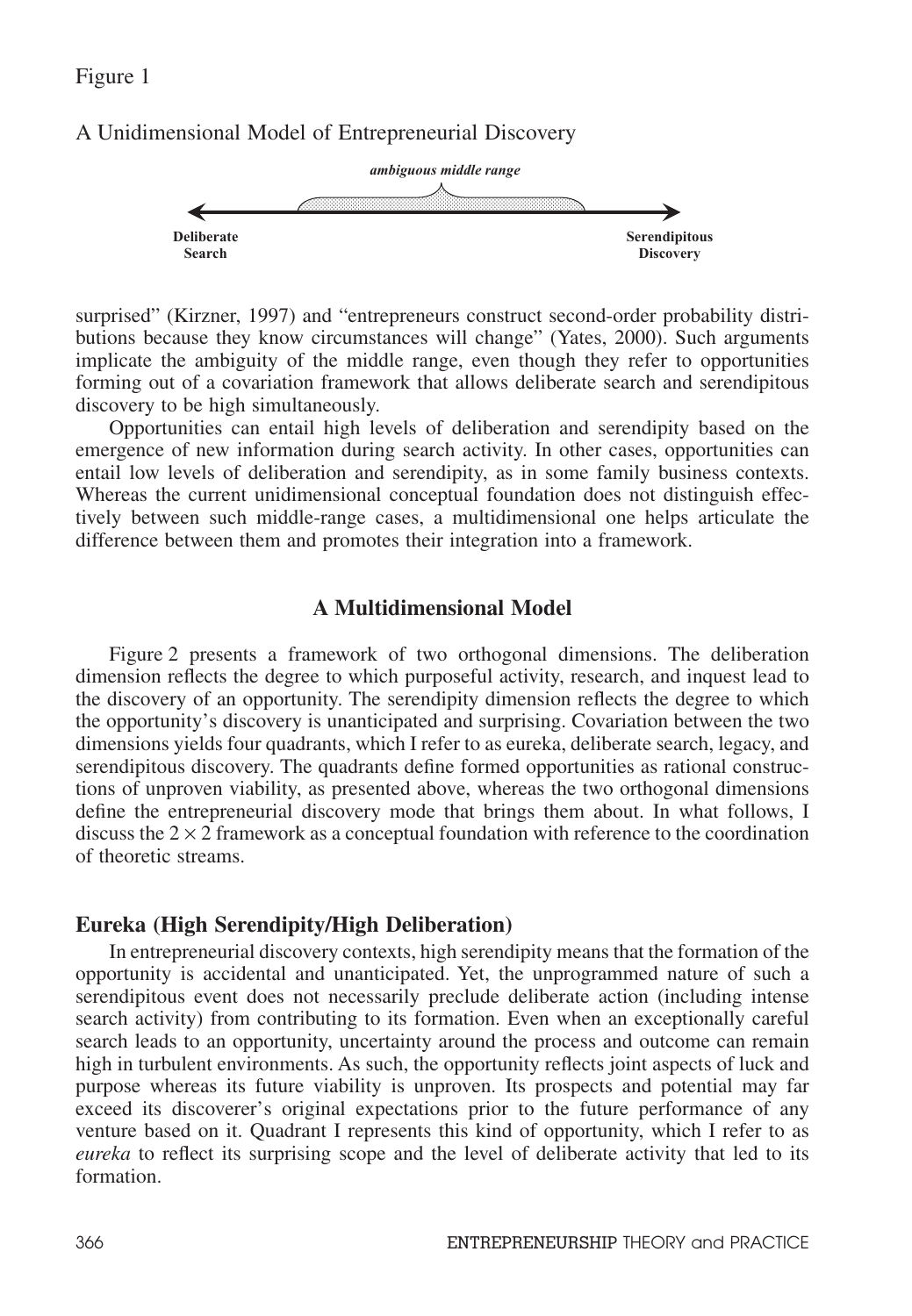# Figure 2

# A Multidimensional Model of Entrepreneurial Discovery



Although it is impossible to search wholly meaningfully for a specific opportunity that is not yet discovered, the eureka quadrant reflects that deliberate action can contribute to an opportunity and yet leave a substantial portion of it undetermined. Quadrant I thus includes instances of effectuation, in which means are given (and frequently limited) and outcomes are uncertain (Sarasvathy, 2001). Deliberation is high because of resource constraints and serendipity is attendant to opportunity outcomes because of entrepreneurial contingencies. As the potential of these opportunities can turn out much larger than expected, they may seem *ex post* rational but *ex ante* uncertain. They can "break the mold" of what is familiar, even to the extent that they are astounding to the entrepreneurs who discovered them through their own efforts. A multidimensional model distinguishes such settings, where deliberation is high and the entrepreneurial discovery is regarded as highly serendipitous. With logic that goes beyond a unidimensional model, the  $2 \times 2$  framework differentiates such opportunities from ones that are not serendipitous but still entail high deliberate search.

# **Deliberate Search (Low Serendipity/High Deliberation)**

Quadrant II includes opportunities that form based on deliberation and without a high level of anticipation. I call an opportunity of this quadrant *deliberate search* to reflect that its serendipitous aspects are small or negligible. It may stem from a class of applications based on a technology or the needs of a well-defined constituency in a social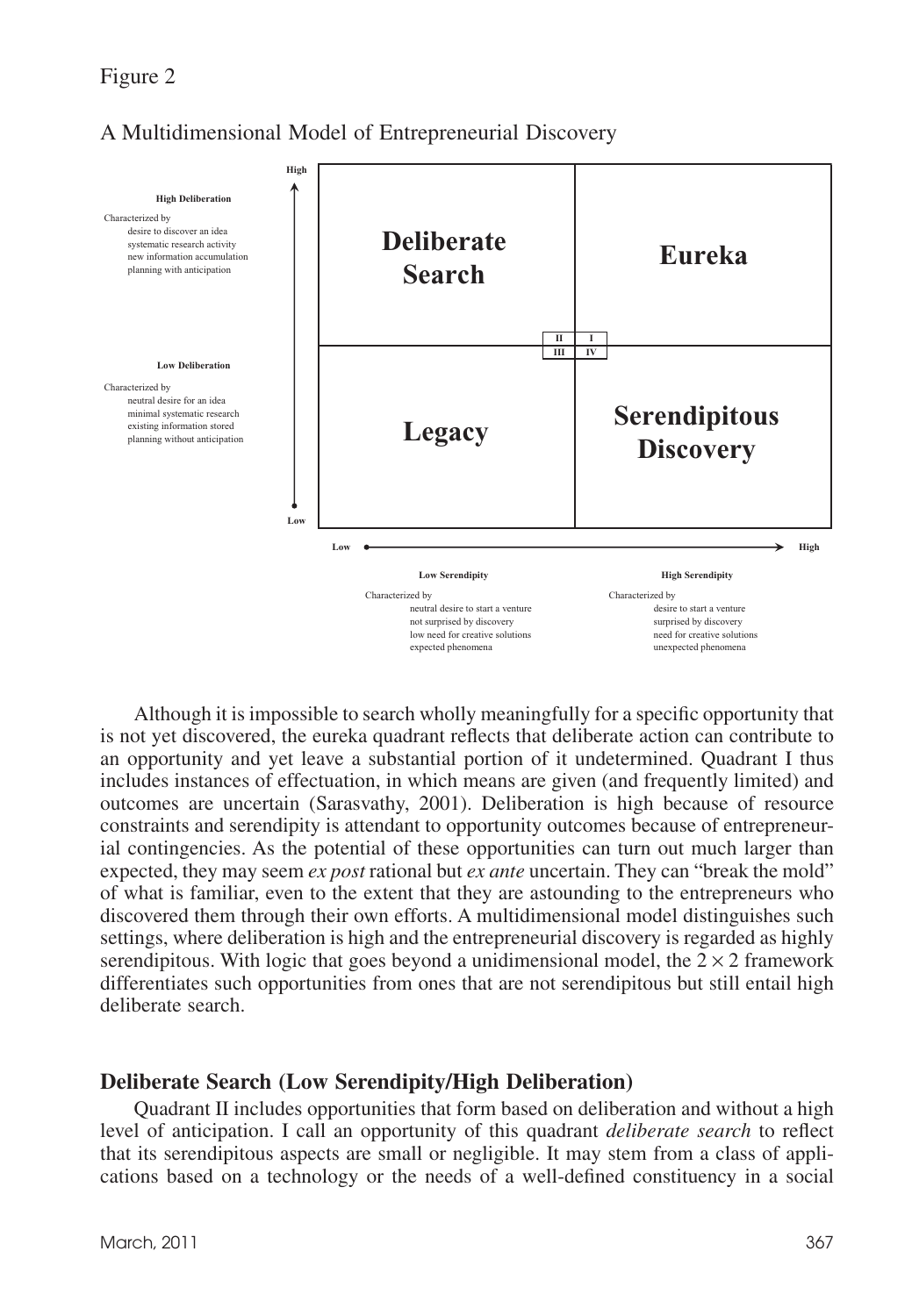entrepreneurship context. The deliberate search quadrant includes settings in which a firm develops and considers multiple potential opportunities that are related and fit into a specific industry sector. It also reflects the theoretic stream that regards opportunity formation as a function of systematic search (Fiet, 2002). These opportunities align with what is expected with degrees of divergence that are conceptually scalable. The deliberate actions undertaken to form them may be intense and proactive in order to find a way to meet the specific requirements of a complex market, tough financiers or stakeholders, or strict legal and regulatory guidelines. Such deliberation can entail forward-looking cognitive searches that generate a wider array of alternatives than experiential searches of the environment (Gavetti & Levinthal, 2000).

Opportunities derive from deliberate search when it is not appropriate to rely on luck or chance because of costly downside risks. In corporate contexts, for instance, whole organizations may be founded to acquire knowledge on market opportunities related to an existing stock of knowledge, which may derive from a technological innovation or technical platform. Corporate action is liable to halt these institutionalized routines if they admit serendipity because they are designed to minimize risk. Similarly, experienced entrepreneurs in technology sectors are known to reduce risk with deliberate searches that create a "choice set" of multiple opportunities before selecting one (Gruber, Macmillan, & Thompson, 2008).

### **Legacy (Low Serendipity/Low Deliberation)**

Anticipated opportunities can also form without much deliberation. When resources and circumstances that constitute an opportunity derive from the purposeful will of others instead of the entrepreneur, it can create an opportunity for which the entrepreneur may not need to deliberately search. For instance, the rights or properties that account for opportunities in some family business contexts are not usually surprising to the entrepreneur who procures them. I refer to Quadrant III as *legacy* to reflect that the opportunities have been, to an extent, provided to their discoverers. Consistent with the notion of a legacy, an entrepreneur may have substantial ties to the opportunity despite not having incurred it via deliberation or serendipity. Such opportunities are thought to account for the genesis of 37–47% of the companies in the Fortune 500 index (Astrachan & Shankar, 2003). When an entrepreneur is earmarked to take over such a business, it forms an opportunity that can be anticipated years in advance and without deliberate search.

An opportunity of the legacy quadrant also forms when scheduled amendments to public policy regulations or legal guidelines signal a known future shift in a market environment. For instance, policy changes that affect industry sectors and jurisdictions are usually enacted in ways that allow market actors to anticipate them. As such, responding to the future shift may entail an adjustment to a going concern that does not require a high level of deliberation. Unlike a unidimensional model, the  $2 \times 2$  framework distinguishes Quadrant III opportunities from ones that also form with low levels of deliberation but involve high levels of serendipity.

#### **Serendipitous Discovery (High Serendipity/Low Deliberation)**

Sometimes opportunities form based on prior knowledge and the stochastic distribution of knowledge in a market system without entrepreneurs deliberately searching for them (Kirzner, 1997; Venkataraman, 1997). These opportunities fall into Quadrant IV, which I call *serendipitous discovery*. It largely reflects the important notion that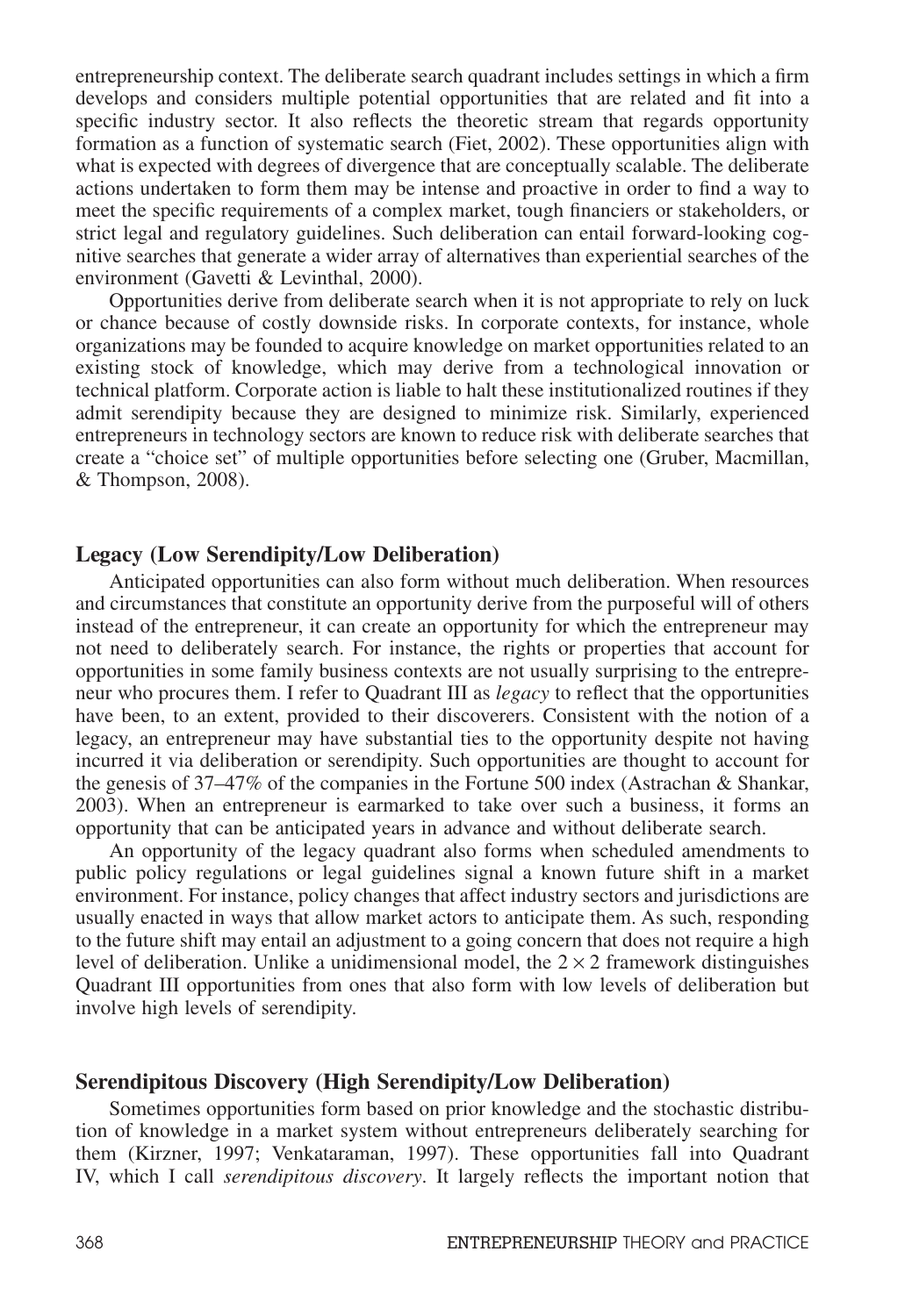opportunities do not stem from person-centric differences in ability or propensity (Shane, 2000). Instead, many types of people can discover opportunities based on unique prior knowledge and alertness. The notion holds that any given opportunity exists objectively in the environment but can be discovered only by the few entrepreneurs or firms who possess the knowledge required for alertness to it. Such discoveries are not based on stable individual differences across people, but on procuring the knowledge that is necessary (Hayek, 1945). The serendipitous discovery quadrant is germane to research streams that utilize the Austrian economic concept of alertness (Kirzner, 1973; Shane). Quadrant IV opportunities can also stem from inefficiencies in other opportunities that were discovered by other individuals or firms.

The serendipitous discovery quadrant also admits approaches that regard overall circumstances as instrumental to opportunities. For instance, an opportunity may emerge serendipitously when one's entire situation changes dramatically. When such change is unexpected, it may force an entrepreneur to resort to a hobby or moonlighting activity as a principal occupation in response to displacement. Thus, the serendipity derives from the circumstantial change that recast the hobby or activity. In other words, the serendipity did not derive from the emergence of resources instrumental to introducing a market offering with potential for the generation of value. Those elements were already present in the hobby or activity and could have been put forth if circumstances did not change. By contrast, if the dramatic circumstantial change were anticipated, as in retirement from a career or a case of a person's vocation, the opportunity would fit better in quadrant III.

Theorizing along these lines shows that the  $2 \times 2$  framework offers greater coordination and flexibility for multiple streams than the current entrepreneurial discovery paradigm. In the final section, I briefly discuss some additional ideas for future work and summarize the contribution of this paper.

#### **Implications and Limits**

The current dominant conceptual foundation of entrepreneurial discovery theory leads to applications of "either-or" categorizations and a continuum to explain entrepreneurial opportunities. The underlying unidimensional logic has led to conceptual ambiguity and confusion about opportunities, which are more nuanced than unidimensional logic admits. This paper introduces a multidimensional model that reduces this shortcoming. The  $2 \times 2$ conceptual framework is intended to support and promote multiple theoretic lines of inquiry that are distinct but commensurable despite their differences. It is concerned with the formation of opportunities rather than their eventual viability or venture performance outcomes. It can therefore coexist with other possible conceptual foundations that are applicable to other stages of the entrepreneurial process.

The informative content of the  $2 \times 2$  framework goes beyond the forced trade-off and ambiguous middle ground that are inherent to the debate over whether opportunities form via creation or discovery (Alvarez & Barney, 2007, 2008). It conceptually reframes the underlying mechanisms of deliberation and serendipity into orthogonal dimensions and a simple rubric of premises. The multidimensional model yields four distinct permutations based on high and low levels of each dimension (high-high, high-low, low-low, low-high) to allow clearer delineation of moderate cases. The quadrants correspond to the nature of the opportunities that form prior to the undertaking of ventures. By emphasizing opportunities, the  $2 \times 2$  framework helps integrate the entrepreneurship area's distinct approaches and streams that assume entrepreneurship begins with opportunities. It can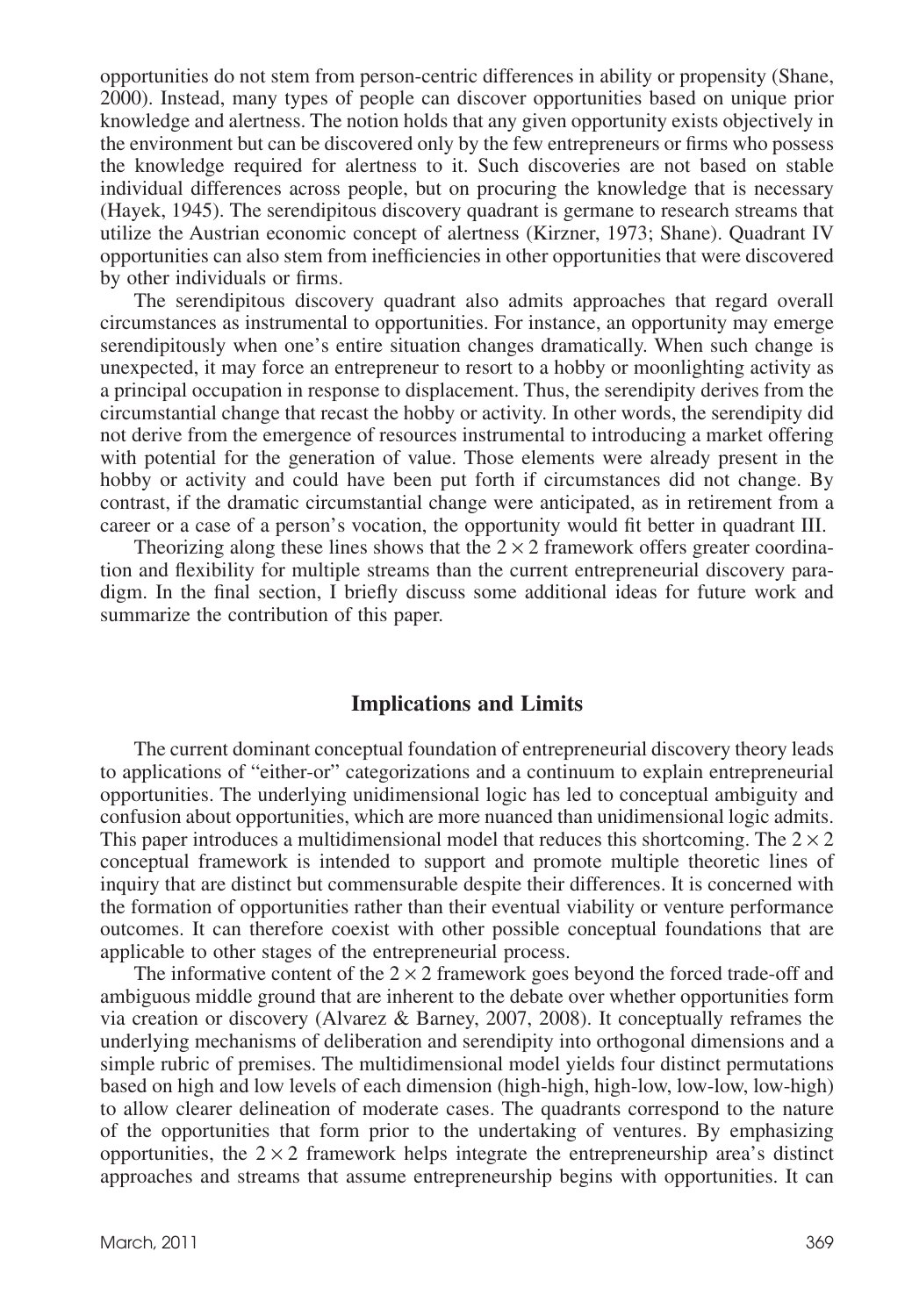thus support a rich plurality of views as a conceptual foundation for entrepreneurial discovery theory.

This paper's contribution is merely an initial strike at a larger sculpture. Similar to Eckhardt and Shane (2003), it supports the notion that opportunity-based theories, not person-centric ones, are particularly important to entrepreneurship because they rest on a conceptual foundation that is distinct to the area. Because a conceptual foundation underlies theory, future studies based on the  $2 \times 2$  framework can contribute to advancement by examining variables and relations already of current interest to multiple theoretic streams. For instance, one way to conduct such research is to explain variance in opportunities with outcomes that acknowledge the framework's four categories. Another way is to conceptualize antecedents from existing streams via factorial combinations based on the two orthogonal dimensions of deliberation and serendipity. Future review articles can frame summaries of the entrepreneurial discovery literature in terms of the conceptual differences that demarcate the four quadrants. Studies can also elaborate and refine the definitions of eureka, deliberate search, legacy, and serendipitous discovery in order to reflect more precise covariation in the underlying dimensions.

An obvious limitation of the  $2 \times 2$  framework is that it confines itself to the earliest stages of the entrepreneurship process. As noted above, it does not apply directly to later stages of the process that subsume the operations of a growing business, entrepreneurial management, firm performance, or venture strategy. Those aspects are important to the entrepreneurship area in general, but theory-driven studies of them rest on other conceptual foundations that are distinct from the one in this paper. By contrast, this  $2 \times 2$ framework is a conceptual foundation for the coordination of distinct theoretic streams that emphasize opportunities and entrepreneurial discovery.

# **REFERENCES**

Alsos, G.A. & Kaikkonen, V. (2005). Opportunities and prior knowledge: A study of experienced entrepreneurs. *Frontiers of Entrepreneurship*, *2004*, 301–314.

Alvarez, S.A. & Barney, J.B. (2007). Discovery and creation: Alternative theories of entrepreneurial action. *Strategic Entrepreneurship Journal*, *1*, 11–26.

Alvarez, S.A. & Barney, J.B. (2008). Opportunities, organizations, and entrepreneurship. *Strategic Entrepreneurship Journal*, *2*, 171–173.

Ardichvili, A., Cardozo, R., & Ray, S. (2003). A theory of entrepreneurial opportunity identification and development. *Journal of Business Venturing*, *18*, 105–123.

Astrachan, J.H. & Shankar, M.C. (2003). Family businesses' contribution to the U.S. economy: A closer look. *Family Business Review*, *16*, 211–219.

Bacharach, S.B. (1989). Organizational theories: Some criteria for evaluation. *Academy of Management Review*, *14*, 496–515.

Bain, J. (1951). Relation of profit rate to industry concentration: American manufacturing, 1936–40. *Quarterly Journal of Economics*, *65*, 293–324.

Barney, J. (1991). Firm resources and sustained competitive advantage. *Journal of Management*, *17*, 99–120.

Baron, R.A. (2008). The role of affect in the entrepreneurial process. *Academy of Management Review*, *33*, 328–340.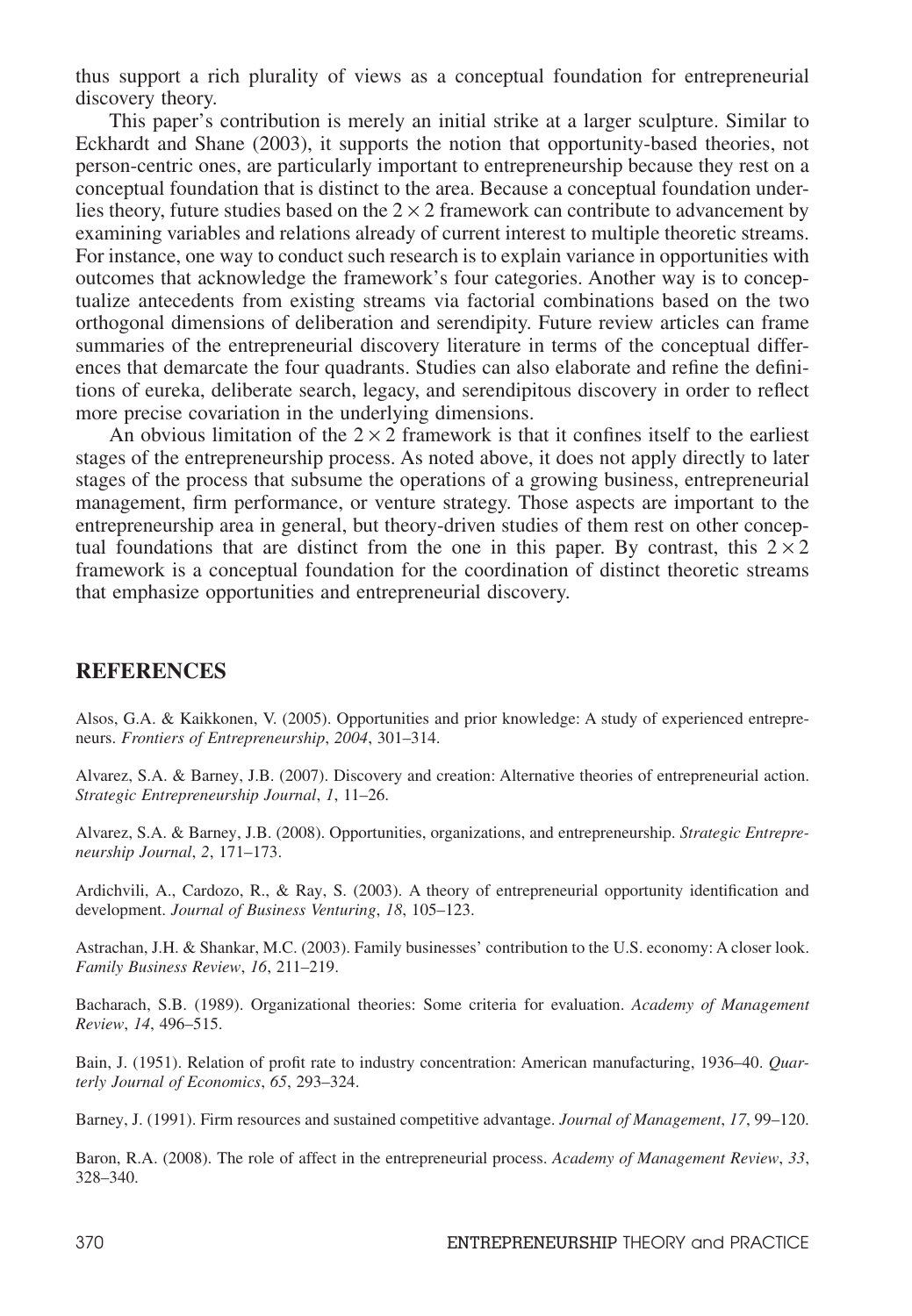Bhave, M.P. (1994). A process model of entrepreneurial venture creation. *Journal of Business Venturing*, *9*, 223–242.

Bull, I. & Willard, G.E. (1993). Towards a theory of entrepreneurship. *Journal of Business Venturing*, *8*, 183–195.

Casson, M. (1982). *The entrepreneur: An economic theory* (2nd ed.). Oxford: Edward Elgar.

Christensen, P.S., Madsen, O.O., & Peterson, R. (1994). Conceptualizing entrepreneurial opportunity recognition. In G.E. Hills (Ed.), *Marketing and entrepreneurship: Research ideas and opportunities* (pp. 61–75). Westport, CT: Quorum Books.

Colquitt, J.A. & Zapata-Phelan, C.P. (2007). Trends in theory building and theory testing: A five-decade study of the *Academy of Management Journal*. *Academy of Management Journal*, *50*, 1281–1303.

Companys, Y.E. & McMullan, J.S. (2006). Strategic entrepreneurs at work: The nature, discovery, and exploitation of entrepreneurial opportunities. *Small Business Economics*, *28*, 301–322.

Corbett, A.C. (2007). Learning asymmetries and the discovery of entrepreneurial opportunities. *Journal of Business Venturing*, *22*, 97–118.

Csikszentmihalyi, M. (1996). *Creativity*. New York: HarperCollins.

Cummings, T.G. (1978). Self-regulating workgroups: A socio-technical synthesis. *Academy of Management Review*, *3*, 623–634.

Curran, J. & Blackburn, R. (2001). *Researching the small enterprise*. London: Sage.

Davidsson, P. (2003). The domain of entrepreneurship research: Some suggestions. In J. Katz & D. Shepherd (Eds.), *Cognitive approaches to entrepreneurship research* (Vol. 6, pp. 315–372). Oxford, U.K.: Elsevier/JAI Press.

Davidsson, P., Low, M., & Wright, M. (2001). Low and MacMillan ten years on: Achievements and future directions for entrepreneurship research. *Entrepreneurship Theory and Practice*, *25*, 5–15.

Davidsson, P. & Wiklund, J. (2001). Levels of analysis in entrepreneurship research: Current research practice and suggestions for the future. *Entrepreneurship Theory and Practice*, *25*, 81–99.

de Koning, A. (2003). Opportunity development: A socio-cognitive perspective. In J. Katz & D. Shepherd (Eds.), *Advances in entrepreneurship, firm emergence & growth: Cognitive approaches to entrepreneurship research* (Vol. 6, pp. 265–314). Oxford: Elsevier/JAI Press.

Dew, N., Velamuri, S.R., & Venkataraman, S. (2004). Dispersed knowledge and an entrepreneurial theory of the firm. *Journal of Business Venturing*, *19*, 659–679.

Dimov, D.P. (2004). The individuality of opportunity recognition: A critical review and extension. In J.E. Butler (Ed.), *Opportunity identification and entrepreneurial behavior* (pp. 135–162). Greenwich, CT: IAP.

Drucker, P.F. (1985). *Entrepreneurship and innovation*. New York: HarperCollins.

Eckhardt, J.T. & Shane, S.A. (2003). Opportunities and entrepreneurship. *Journal of Management*, *29*, 333–349.

Emery, F.E. & Trist, E.L. (1969). Socio-technical systems. In F.E. Emery (Ed.), *Systems thinking* (pp. 281–296). London: Penguin Books.

Fiet, J.O. (2002). *The systematic search for entrepreneurial discoveries*. Westport, CT: Quorum Books.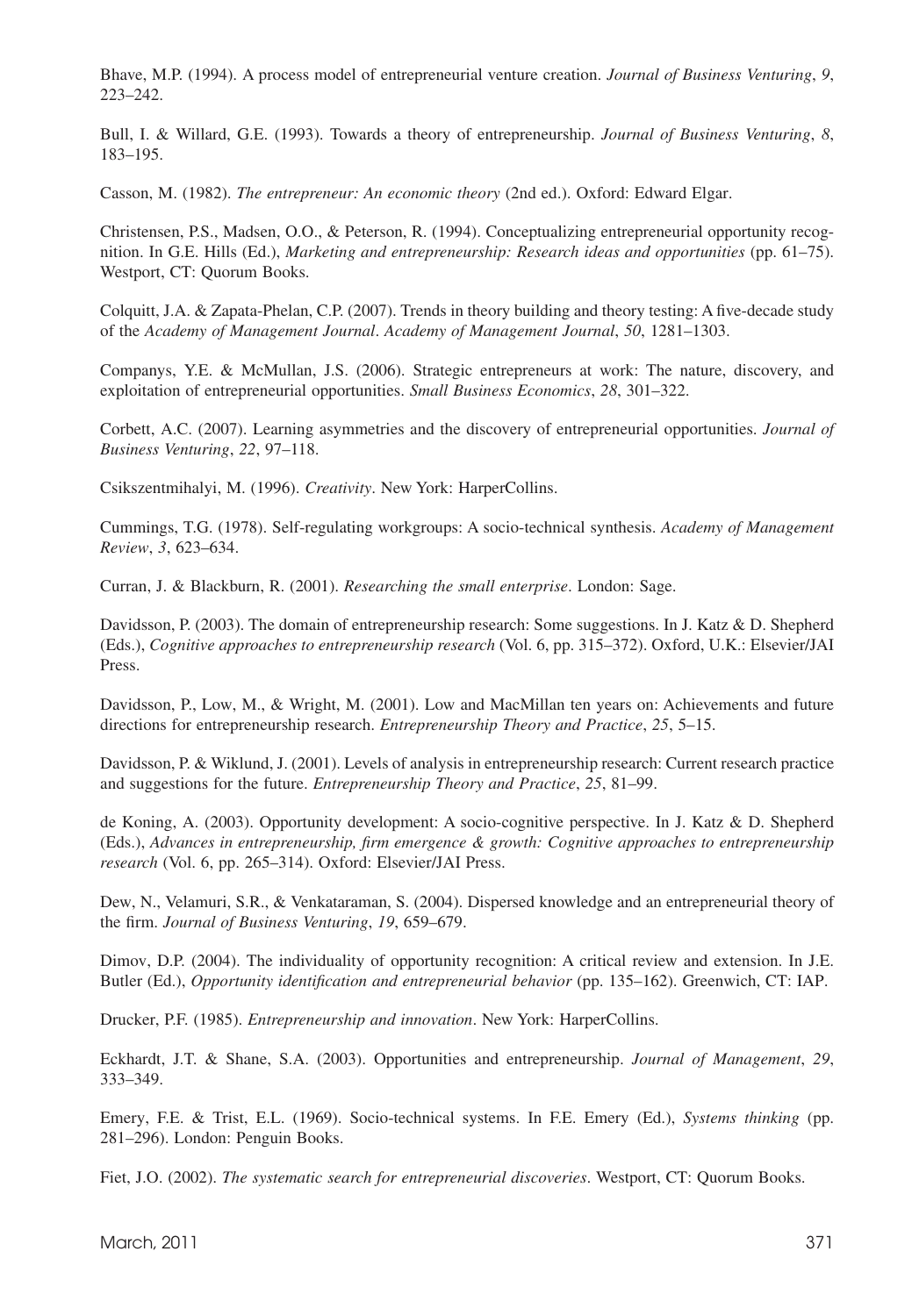Fiet, J.O. (2007). A prescriptive analysis of search and discovery. *Journal of Management Studies*, *44*, 592–611.

Gaglio, C.M. (1997). Opportunity identification: Review, critique and suggested research directions. In J. Katz & J. Brockhaus (Eds.), *Advances in entrepreneurship, firm emergence, and growth* (Vol. 3, pp. 139–202). Greenwich, CT: JAI Press.

Gaglio, C.M. & Katz, J.A. (2001). The psychological basis of opportunity identification: Entrepreneurial alertness. *Journal of Small Business Economics*, *16*, 95–111.

Gartner, W.B. (2001). Is there an elephant in entrepreneurship? *Entrepreneurship Theory and Practice*, *25*, 27–39.

Gavetti, G. & Levinthal, D. (2000). Looking forward and looking backward: Cognitive and experiential search. *Administrative Science Quarterly*, *45*, 113–137.

Gruber, M., MacMillan, I.C., & Thompson, J.D. (2008). Look before you leap: Market opportunity identification in emerging technology firms. *Management Science*, *54*, 1652–1665.

Hayek, F. (1945). The use of knowledge in society. *American Economic Review*, *35*, 519–530.

Herron, L. & Sapienza, H.J. (1992). The entrepreneur and the initiation of new venture launch activities. *Entrepreneurship Theory and Practice*, *17*, 49–55.

Herron, L., Sapienza, H.J., & Smith-Cook, D. (1991). Entrepreneurship from an interdisciplinary perspective: Volume I. *Entrepreneurship Theory and Practice*, *16*, 7–12.

Ireland, R.D., Reutzel, C.R., & Webb, J.W. (2005). Entrepreneurship research at AMJ: What has been published, and what might the future hold? *Academy of Management Journal*, *48*, 556–564.

Jacobson, R. (1992). The "Austrian" school of strategy. *Academy of Management Review*, *17*, 782–807.

Johnston, R. (1999). Service operations management: Return to roots. *International Journal of Operations & Production Management*, *19*, 104–124.

Kaish, S. & Gilad, B. (1991). Characteristics of opportunities search of entrepreneurs versus executives: Resources, interest, and general alertness. *Journal of Business Venturing*, *6*, 45–61.

Kirzner, I. (1973). *Competition and entrepreneurship*. Chicago: University of Chicago Press.

Kirzner, I. (1997). Entrepreneurial discovery and the competitive market process: An Austrian approach. *Journal of Economic Literature*, *35*, 60–85.

Klein, P.G. (2008). Opportunity discovery, entrepreneurial action, and economic organization. *Strategic Entrepreneurship Journal*, *2*, 175–190.

Kuhn, T.S. (1962). *The structure of scientific revolutions*. Chicago: University of Chicago Press.

Lakatos, I. (1970). Falsification and the methodology of scientific research programmes. In I. Lakatos & A. Musgrave (Eds.), *Criticism and the growth of knowledge* (pp. 91–197). London: Cambridge University Press.

Lewin, K. (1935). *A dynamic theory of personality*. New York: Harper & Row.

Long, W. & McMullan, W.E. (1984). Mapping the new venture opportunity identification process. In J.A. Hornaday, F.A. Tarpley, Jr., J.A., Timmons, & K.H. Vesper (Eds.), *Frontiers of entrepreneurship research* (pp. 567–590). Wellesley, MA: Babson College.

Lumpkin, G.T. & Dess, G.G. (1996). Clarifying the entrepreneurial orientation construct and linking it to performance. *Academy of Management Review*, *21*, 135–172.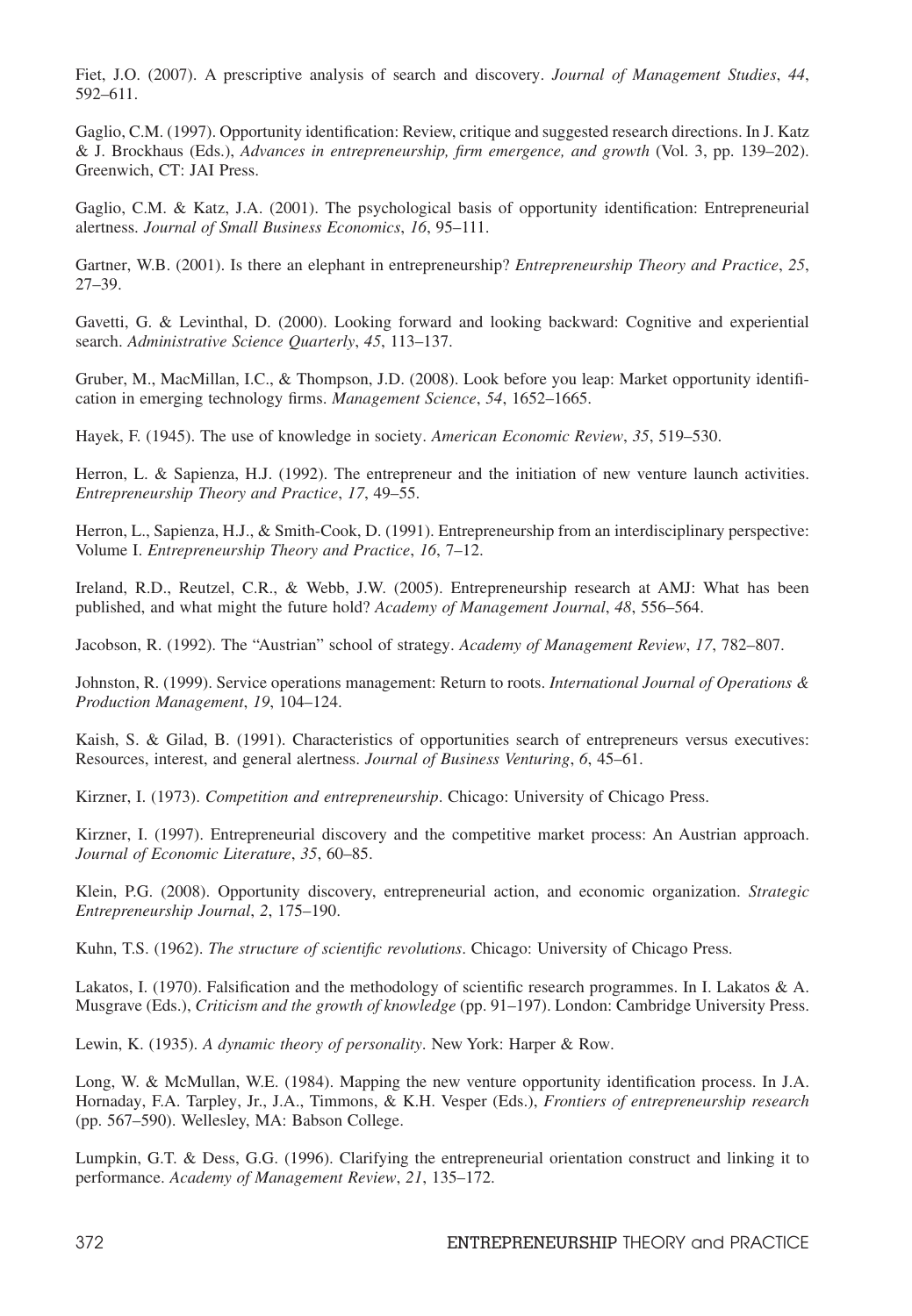Lumpkin, G.T., Hills, G.E., & Shrader, R.C. (2004). Opportunity recognition. In H.P. Welsch (Ed.), *Entrepreneurship: The way ahead* (pp. 73–90). London: Routledge.

McMullan, J.S. & Shepherd, D.A. (2006). Entrepreneurial action and the role of uncertainty in the theory of the entrepreneur. *Academy of Management Review*, *31*, 132–152.

Murphy, P.J., Liao, J., & Welsch, H.P. (2006). A conceptual history of entrepreneurial thought. *Journal of Management History*, *12*, 12–35.

Murphy, P.J. & Marvel, M.R. (2007). The opportunity-based approach to entrepreneurial discovery research. In M.A. Rahim (Ed.), *Current topics in management* (Vol. 12, pp. 169–192). London: Transaction Publishers.

Phan, P.H. (2004). Entrepreneurship theory: Possibilities and future directions. *Journal of Business Venturing*, *19*, 617–620.

Popper, K.R. (1957). *The poverty of historicism*. London: George Routledge & Sons.

Popper, K.R. (1979). *Objective knowledge* (revised edition). Oxford: Clarendon Press.

Porter, M.E. (1981). The contributions of industrial organization to strategic management. *Academy of Management Review*, *6*, 609–620.

Sarasvathy, S.D. (2001). Causation and effectuation: Toward a theoretical shift from economic inevitability to entrepreneurial contingency. *Academy of Management Review*, *26*, 243–263.

Shane, S. (2000). Prior knowledge and the discovery of entrepreneurial opportunities. *Organization Science*, *11*, 448–469.

Shane, S. (2003). *A general theory of entrepreneurship: The individual-opportunity nexus*. Cheltenham, U.K.: Edward Elgar.

Shane, S. (2008). *The illusions of entrepreneurship: The costly myths that entrepreneurs, investors, and policy makers live by*. New Haven, CT: Yale University Press.

Shane, S. & Venkataraman, S. (2000). The promise of entrepreneurship as a field of research. *Academy of Management Review*, *25*, 217–226.

Shaver, K.G. & Scott, L.R. (1991). Person, process, and choice: The psychology of new venture creation. *Entrepreneurship Theory and Practice*, *16*, 23–42.

Singh, R.P. (2000). *Entrepreneurial opportunity recognition through social networks*. New York: Garland.

Smith, R.D. & Robey, D. (1973). Research and applications in operations management: Discussion of a paradox. *Academy of Management Journal*, *16*, 647–657.

Stiglitz, J.E. (1979). Equilibrium in product markets with imperfect information. *American Economic Review*, *69*, 339–345.

Sutton, R.I. & Staw, B.M. (1995). What theory is not. *Administrative Science Quarterly*, *40*, 371–384.

Trist, E.L. & Bamforth, K.W. (1951). Some social and psychological consequences of the longwall method of coal getting. *Human Relations*, *4*, 3–38.

Venkataraman, S. (1997). The distinctive domain of entrepreneurship research: An editor's perspective. In J. Katz & R. Brockhaus (Eds.), *Advances in entrepreneurship, firm, emergence and growth* (pp. 119–138). Greenwich, CT: JAI Press.

Weick, K.E. (1999). Conclusion: Theory construction as disciplined reflexivity: Tradeoffs in the 90s. *Academy of Management Review*, *24*, 797–806.